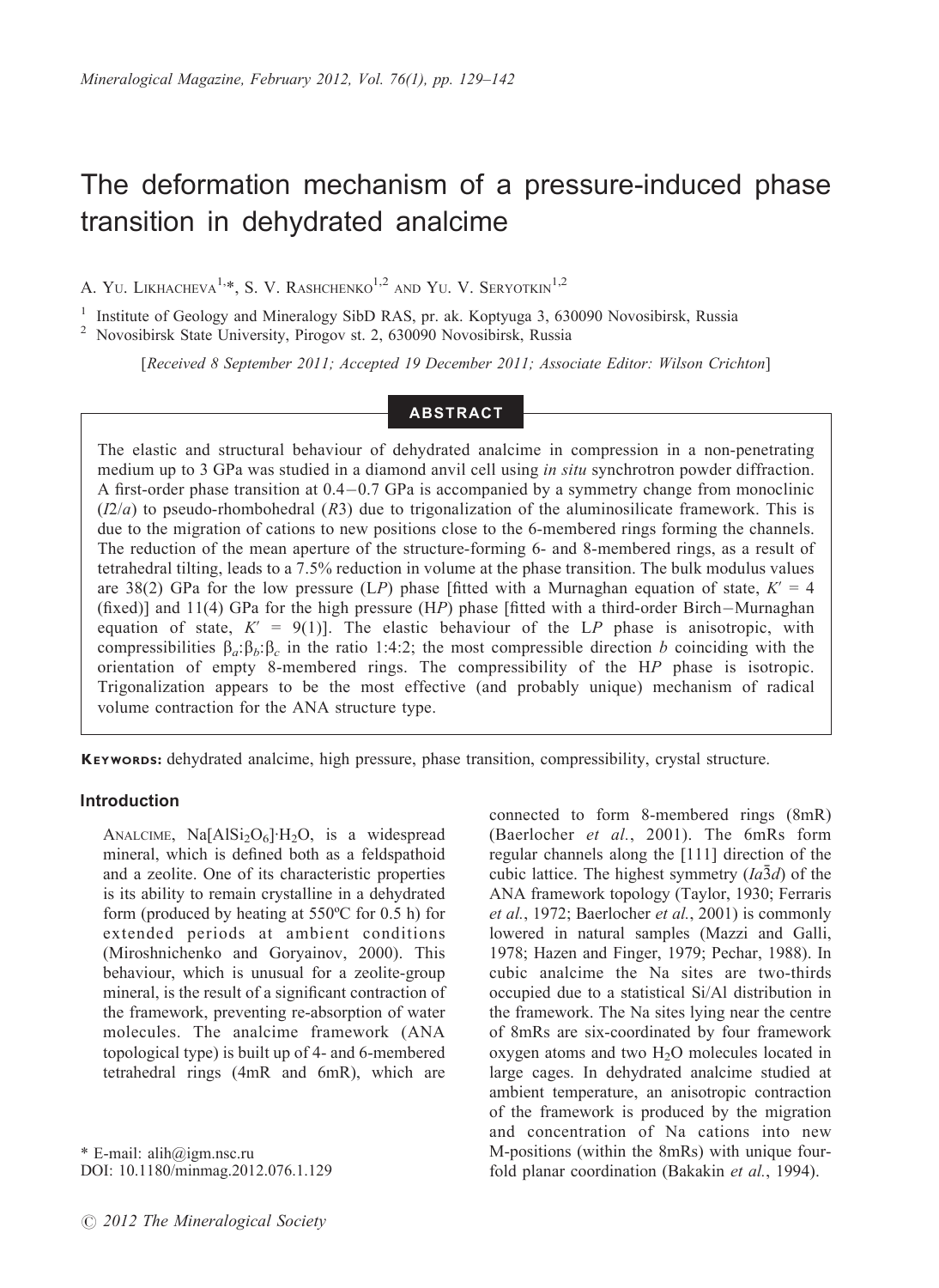Structural and spectroscopic studies reveal a considerable difference in the high-pressure behaviour of natural (hydrous) and dehydrated analcime (Miroshnichenko and Goryainov, 2000; Gatta et al., 2006). Pressure-induced highsymmetry to low-symmetry displacive phase transitions are observed in natural analcime and isotypic minerals (leucite, pollucite and wairakite) in the pressure range 0.5–2.5 GPa (Gatta et al., 2006, 2008, 2009 $a,b$ ). Natural analcime undergoes a phase transition from cubic to triclinic symmetry at about 1 GPa (Gatta et al., 2006). This transition is associated with a relatively moderate distortion of the framework resulting in changes in the 8mR and 6mR channel ellipticity and an increase in coordination number of some of the Na atoms to seven. High-pressure Raman spectroscopy shows that dehydrated analcime (DA) has phase transitions at about 0.4 and 1.1 GPa (Miroshnichenko and Goryainov, 2000). The transformation of the Raman doublet at  $500 \text{ cm}^{-1}$  into a singlet at  $\sim$ 0.4 GPa suggests an increase in effective symmetry (see Miroshnichenko and Goryainov, 2000), which is unusual for high-pressure transformations. In contrast, the transition at 1.1 GPa is associated with substantial loss of symmetry, as indicated by the transformation of the singlet into a triplet. It should be noted that, according to spectroscopic data, the phase transition in natural analcime (NA) at  $\sim$ 1 GPa is accompanied by only minor  $(\leq 3 \text{cm}^{-1})$  discontinuities in the positions of Raman bands (Goryainov et al., 2000).

These data indicate that the structural changes in dehydrated analcime are more dramatic than in natural hydrous analcime. This difference appears to be related to the absence of non-framework species  $(H<sub>2</sub>O$  molecules) in W positions in large cages in DA. These molecules prevent significant distortion of the structure. Since there is no structural data on the high-pressure behaviour of DA, this work is devoted to the description of its elastic and structural behaviour during the transition at 0.4 GPa, based on in situ synchrotron powder-diffraction data.

#### **Experimental**

The sample of analcime used in this study is from the Nidym River, East Siberia, Russia. It has a chemical formula  $Na<sub>1.88</sub>[Al<sub>1.88</sub>Si<sub>4.12</sub>O<sub>12</sub>]<sub>2</sub>H<sub>2</sub>O$ (determined by X-ray fluorescence analysis) and is orthorhombic, space group Ibca. The powdered

sample was heated in a vacuum furnace at 500ºC for 1 h and cooled under vacuum to prevent reabsorption of water. The sample was subsequently kept in a desiccator with calcined silica gel. Even so, the sample still contained 1.9 wt.% water (determined by thermogravimetry), which corresponds to ~25% hydrous analcime. This level of hydration, which was reproduced in several repeated experiments, appears to show the impossibility of keeping analcime fully dehydrated at room temperature and pressure. Indeed, it is well known that 100% dehydration in a zeolite-group mineral can only be maintained at high temperatures, and analcime is no exception. We should note that in previous structural and spectroscopic studies of dehydrated analcime (Bakakin et al., 1994; Goryainov et al., 2000), no data on  $H<sub>2</sub>O$  content were reported, but the authors did not exclude the presence of water in their samples. It appears that  $\sim$ 2 wt.% water is needed to stabilize dehydrated analcime. Therefore, a NA water-containing orthorhombic phase was included in all of the structural refinements. As the phase transition of NA to the triclinic phase occurs at  $P > 0.9$  GPa (Gatta et al., 2006), the refinement of the HP DA structure at 0.9 GPa was performed using orthorhombic NA as a second phase. The unit-cell parameters of DA at ambient pressure and temperature, determined by Rietveld refinement, are  $a = 13.7249(20)$ ,  $b =$ 13.5270(14),  $c = 13.6938(17)$   $\AA$ ,  $\beta = 90.18(4)$ °,  $V = 2542.3(5)$  Å<sup>3</sup>, space group  $I2/a$ .

The DA sample was mixed with methanol– ethanol (4:1) and placed in a  $400 \times 100$  µm gasket hole in a diamond anvil cell (DAC) and compressed to 3 GPa. The pressure values were measured using the R1 ruby fluorescence line (Mao *et al.*, 1986) with an accuracy of  $\sim 0.05$  GPa. The powder diffraction experiments were performed at the  $4<sup>th</sup>$  beamline of the VEPP-3 storage ring of the SSRC Synchrotron Centre, Novosibirsk (Ancharov et al., 2001), using an X-ray wavelength of  $0.3685$  Å. A MAR345 imaging plate detector (pixel dimension 100 μm) was used to collect the data. The FIT2D program (Hammersley et al., 1996) was used to integrate the two-dimensional images to a maximum 2 $\theta$  value of 25 $\degree$ . The lattice parameters of DA at different pressures were refined by whole-pattern fitting using the Rietveld method (GSAS package; Larson and Von Dreele, 2000). The diffraction profiles collected at ambient pressure (hereafter 0 GPa) and 0.9 GPa were used for the structure refinements.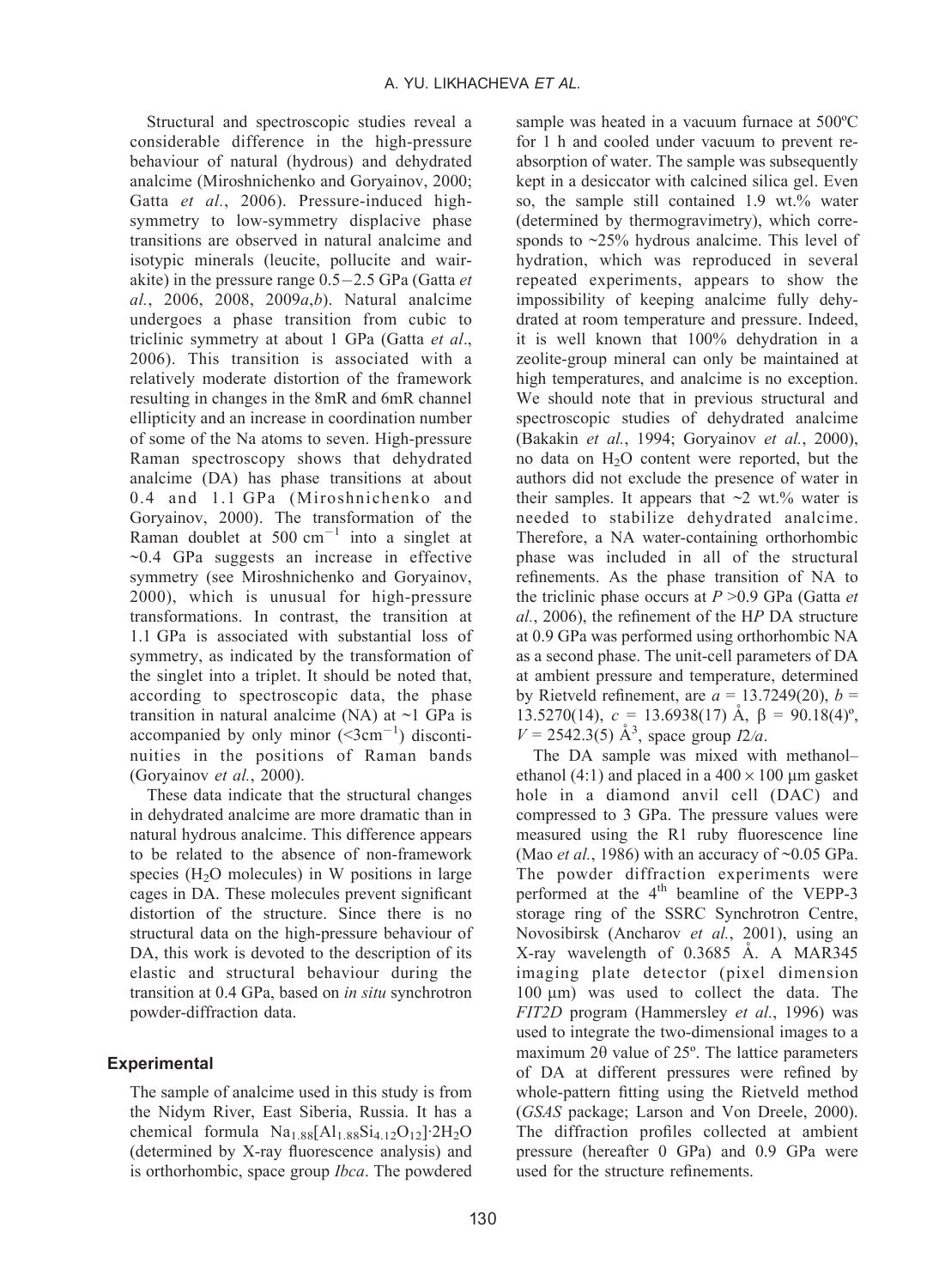Rietveld refinement of the crystal structure was performed using data in the  $2\theta$  range  $2-25^{\circ}$ (Table 1). Bragg peak profiles were fitted using a pseudo-Voigt function corrected for asymmetry. Scattering factors for silicon and sodium atoms were used to model the framework (Si,Al) and extraframework Na sites, respectively. The (Si,Al)-O distances for T sites with mixed occupancy were restrained to  $1.60(2)$ -1.67(2)  $\AA$ , the refined mean values being 1.64  $\AA$ for the  $LP$  phase and 1.62  $\AA$  for the HP phase, respectively. Due to the complexity of the refined structures, the displacement parameters for all atoms were fixed at an isotropic value of 0.025  $\AA^2$ and not refined. The crystal structure of dehydrated analcime (Bakakin et al., 1994) was used as the starting model for the refinement of the LP structure at 0 GPa. A structural model in space group R3, as proposed for dehydrated (K,Na) bearing analcime (Seryotkin and Bakakin, 2008), was used for the HP structure. Different combinations of the positions of the extraframework species were tried, and the final configuration was chosen on the basis of difference Fourier syntheses, crystal-chemical consistency and the best agreement factors. At the final stages of the refinement, the framework atom coordinates and the coordinates and occupancy factors for the non-framework sites were refined in alternate cycles.

#### Results and discussion

#### Elastic behaviour

A comparison of the diffraction patterns of LP and  $HP$  DA (Fig. 1) shows that there is a symmetry change associated with the transition at  $\sim$ 0.4 GPa. The profile of the HP phase is similar to dehydrated (K,Na)-bearing analcime, which is stable at ambient pressure with a structure in space group R3 (Seryotkin and Bakakin, 2008). Subsequent structure refinement confirmed the choice of space group R3 to be appropriate (Fig. 2). Inspection of Fig. 1 shows that the profile shape does not change significantly with increasing pressure above the transition at 0.4 GPa. Therefore, the DA lattice parameters (Fig. 3) at  $P > 0.6$  GPa were calculated in space group  $R3$ . To facilitate comparison with the  $LP$ structure, the trigonal parameters were transformed to the pseudo-cubic metric of the LP phase (Table 2; Fig.  $3a,b$ ). The c-axis length in the HP trigonal unit cell,  $11.6 \text{ Å}$ , is half of the length of the volume diagonal in the pseudo-cubic unit cell.

In the pressure range between 0 and 0.6 GPa, the compression of the LP DA structure is anisotropic (Fig.  $3a$ ). The mean axial compressibilities estimated from linear regressions are  $\beta_a = 3(3) \times 10^{-3}$ ,  $\beta_b = 1.3(4) \times 10^{-2}$ ,  $\beta_c = 7(2) \times 10^{-3}$  GPa<sup>-1</sup>. The most compressible direction  $b$  coincides with the

| Pressure (GPa)                | $\Omega$                | 0.9         |  |
|-------------------------------|-------------------------|-------------|--|
| $a \; (\mathrm{\AA})$         | 13.7249(20)             | 18.468(2)   |  |
| b(A)                          | 13.5270(14)             | 18.468(2)   |  |
| c(A)                          | 13.6938(17)             | 11.601(3)   |  |
| $\alpha$                      | $90^\circ$              | $90^\circ$  |  |
| β                             | $90.18(4)$ <sup>o</sup> | $90^\circ$  |  |
| γ                             | $90^\circ$              | $120^\circ$ |  |
| $V(A^3)$                      | 2542.3(5)               | 3426.5(8)   |  |
| Space group                   | I2/a                    | R3          |  |
| Radiation                     | $\lambda = 0.3685$ Å    |             |  |
| $2\theta$ range ( $\degree$ ) | $2 - 25$                | $2 - 25$    |  |
| Number of observations        | 2441                    | 2440        |  |
| Number of variables           | 51                      | 91          |  |
| Number of reflections         | 3040                    | 2202        |  |
| $R_{\rm p}$                   | 0.011                   | 0.006       |  |
| $R_{\rm wp}$                  | 0.017                   | 0.009       |  |
|                               | 0.12                    | 0.13        |  |
| $rac{R_{F2}}{\chi^2}$         | 0.32                    | 2.5         |  |

TABLE 1. Basic crystallographic and experimental data for dehydrated analcime.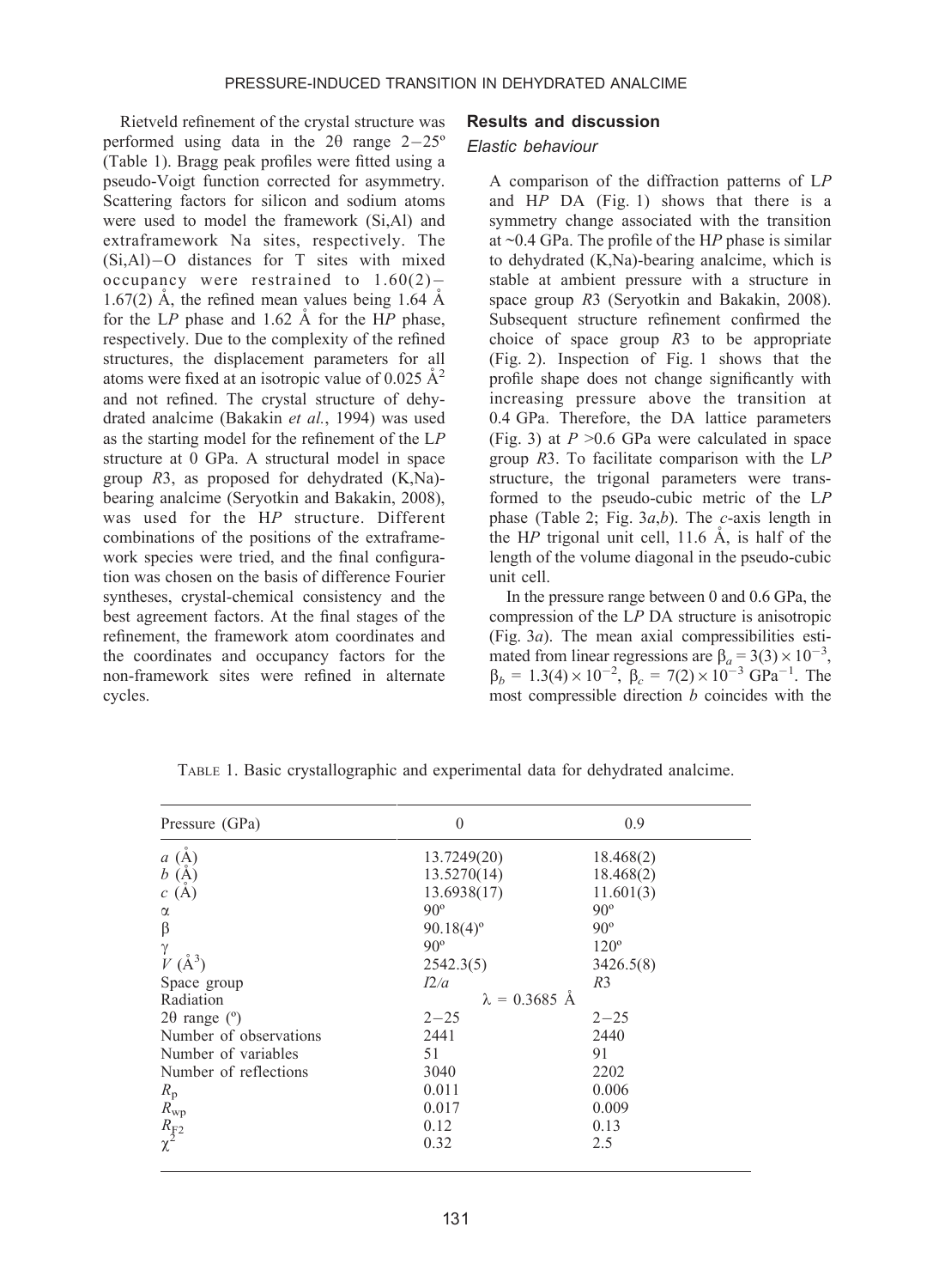

FIG. 1. Powder diffraction traces for dehydrated analcime at different pressures. At 0.6 GPa both the LP and HP phase (marked by arrows) are present in the sample. The diffraction data are plotted to  $10^{\circ}2\theta$  to give a detailed picture of the changes associated with the transition to the HP phase.

orientation of empty 8mRs; two-thirds of the 8mRs oriented along  $a$  and  $c$  are filled with Na<sup>+</sup> cations (Bakakin et al., 1994).

The ~7.5% volume contraction observed at the phase transition (Fig. 3b) is comparable to or slightly greater than the maximum volume discontinuities observed for the ANA structure type [during dehydration of (Li,Na)-bearing and (K,Na)-bearing analcime (Seryotkin et al., 2005; Seryotkin and Bakakin, 2008)]. It is noteworthy that both of these types of analcime undergo the same type of deformation (trigonalization) during dehydration. However, the volume change produced by the phase transition in natural analcime at  $\sim$ 1 GPa (Gatta *et al.*, 2006) is only 1.9%. This shows that there is a significant difference in the HP deformation mechanisms in DA and NA.

TABLE 2. Lattice parameters for dehydrated analcime at different pressures.

| $P$ (GPa)      | a(A)        | b(A)                             | c(A)                           | $\beta$ (°)     |              | $V(\AA^3)$ |
|----------------|-------------|----------------------------------|--------------------------------|-----------------|--------------|------------|
|                |             |                                  | LP phase (space group $I2/a$ ) |                 |              |            |
| $\overline{0}$ | 13.7249(20) | 13.5270(14)                      | 13.6938(17)                    | 90.18(4)        |              | 2542.3(5)  |
| 0.3            | 13.6864(29) | 13.4974(22)                      | 13.6474(32)                    | 90.07(9)        |              | 2521.1(7)  |
| 0.6            | 13.698(13)  | 13.418(6)                        | 13.634(8)                      | 90.17(26)       |              | 2505.8(26) |
|                |             |                                  | $HP$ phase -                   |                 |              |            |
|                |             | — Trigonal (space group $R3$ ) — |                                |                 | Pseudo-cubic |            |
|                | a(A)        | c(A)                             | $V(A^3)$                       | $\circ$<br>a(A) | $\alpha$ (°) | $V(\AA^3)$ |
| 0.6            | 18.592(9)   | 11.599(12)                       | 3472.1(34)                     | 13.229          | 89.29        | 2314.6     |
| 0.9            | 18.4727(22) | 11.5955(24)                      | 3426.7(7)                      | 13.172          | 89.05        | 2284.3     |
| 0.97           | 18.4442(19) | 11.5777(20)                      | 3410.9(7)                      | 13.152          | 89.05        | 2273.7     |
| 1.45           | 18.2974(18) | 11.4571(20)                      | 3321.9(7)                      | 13.036          | 89.15        | 2214.4     |
| 2.0            | 18.1866(18) | 11.3177(22)                      | 3241.8(7)                      | 12.930          | 89.39        | 2161.0     |
| 3.17           | 17.9919(29) | 11.1882(27)                      | 3136.5(11)                     | 12.788          | 89.42        | 2090.8     |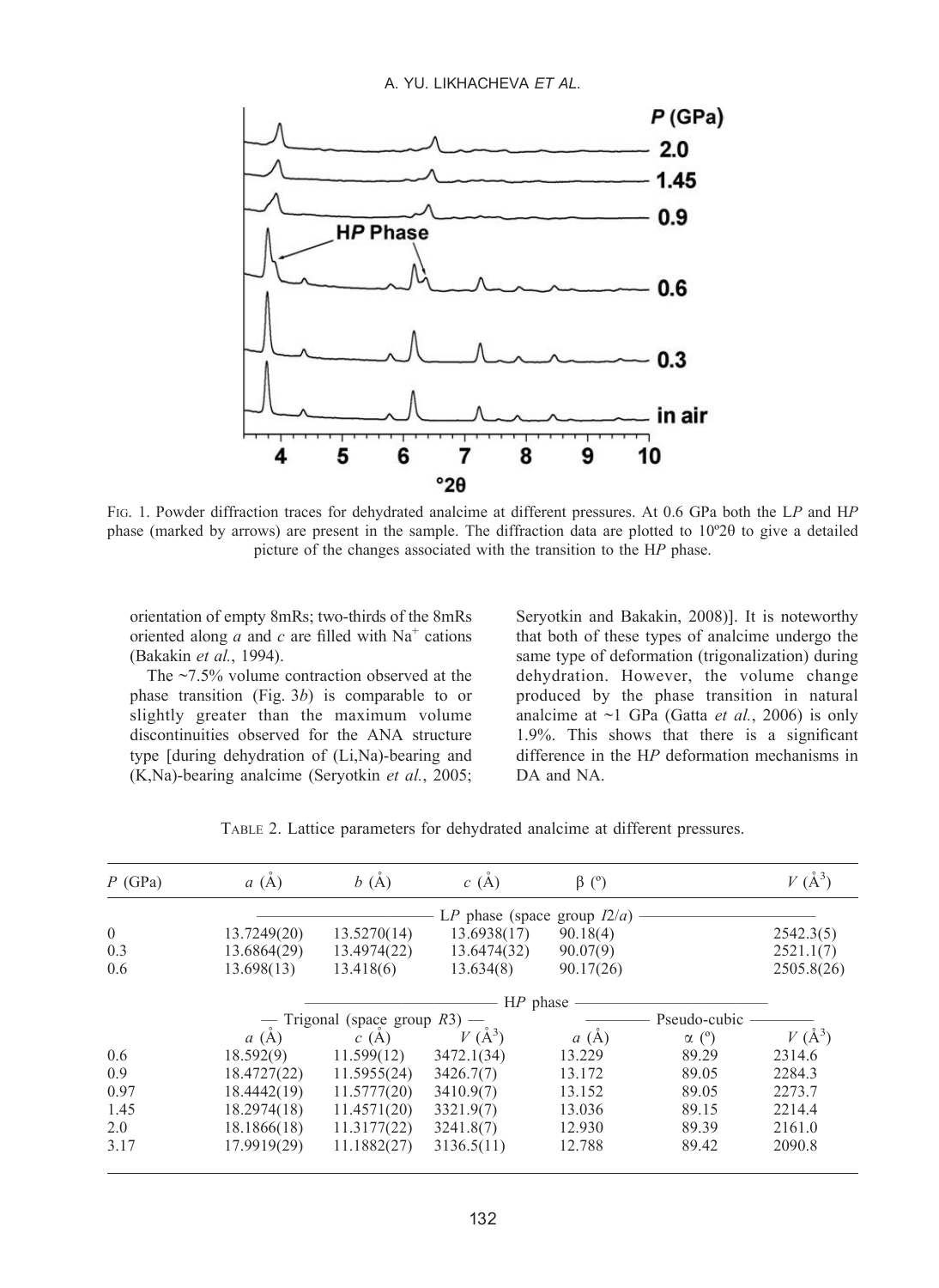

FIG. 2. Rietveld refinements of DA at (a) 0 GPa and (b) 0.9 GPa. The observed and calculated profiles are indicated by the + symbol and a continuous line, respectively. Tick marks indicate the positions of Bragg peaks that are allowed in orthorhombic natural analcime (upper) and monoclinic  $LP(a)$  and trigonal HP (b) DA phases (lower). A difference curve is plotted at the bottom.

Figures 1 and 3b show that neither the profile shape nor the volume compressibility of DA have appreciable variations in the pressure range between 0.9 and 3 GPa, which implies that less dramatic structural changes are associated with the second phase transition at  $\sim$ 1.1 GPa (Miroshnichenko and Goryainov, 2000).

Therefore,  $P-V$  data in the pressure range 0.9-3 GPa were used as a whole to obtain the elastic parameters. Fitting the volume data of the monoclinic (LP) phase using the Murnaghan equation of state (Murnaghan, 1937) gives  $V_0$  = 2542.29(5)  $\mathring{A}^3$ ,  $K_0 = 38(2)$  GPa,  $K' = 4$  (fixed); Fig. 3b. Fitting the volume data of the trigonal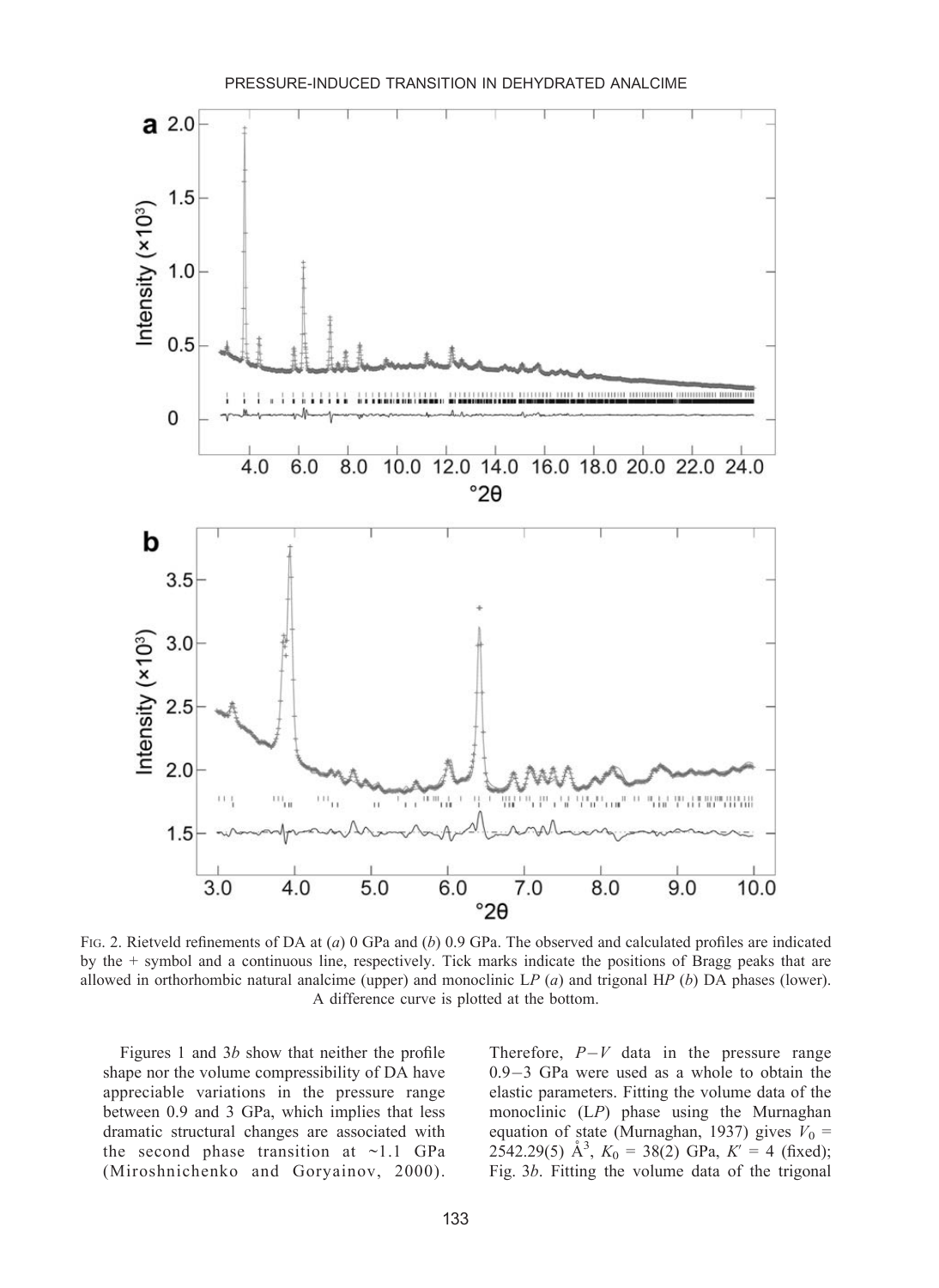(re-calculated to the cubic metric) HP phase (Table 2) using the third-order Birch-Murnaghan equation of state (Angel, 2001) gives  $V_0$  = 2430(15)  $\mathring{A}^3$ ,  $K_0 = 11(4)$  GPa,  $K' = 9(1)$ ; Fig. 3b. The bulk modulus,  $K_0$ , of the LP phase



is comparable with the mean  $K_0$  value for natural zeolites (Gatta, 2008) but is appreciably less than the bulk modulus of LP natural analcime (56(3) GPa; Gatta et al., 2006). An abrupt increase of the DA compressibility upon the phase transition is similar with that observed in the NA HP phase (Gatta et al., 2006) but is even larger, this appears to be related to incomplete filling of the framework cavities.

The axial compressibilities of the HP DA structure estimated using linear regression are  $\beta_{a(\text{trig})} = 1.2(1) \times 10^{-2}$  and  $\beta_{c(\text{trig})} =$  $1.5(1) \times 10^{-2}$  GPa<sup>-1</sup> for the trigonal metric (Fig. 3c) and  $\beta_{a(cub)} = 1.3(1) \times 10^{-2} \text{ GPa}^{-1}$  for the cubic metric (Fig.  $3a$ ), showing that compression is almost isotropic in the pressure range 0.8-3 GPa.

#### The structure of high-pressure dehydrated analcime at 0.9 GPa

The results of Rietveld refinement of the LP and HP DA structures are shown in Fig. 2, atom coordinates are listed in Tables 3 and 4, and selected structural parameters for the framework bonds and cation environment are given in Tables 5 and 6, respectively. In the DA structure at 0 GPa all the framework distances and angles, as well as the distances in the cation polyhedra, are in reasonable agreement with previous single-crystal data (Bakakin et al., 1994). The refined LP and HP structures are drawn, for ease of comparison, perpendicular to the 6mR channel in Fig. 4. As noted above, the  $c$  axis of the unit-cell in the  $HP$ phase,  $11.6$   $\AA$ , is half of the length of the volume diagonal in the pseudo-cubic unit cell. It corresponds to the framework channel formed by 6mRs and contains two large cavities (Fig. 5). It should be noted that one low-intensity diffraction peak at  $4.7°2\theta$  cannot be accounted for in the refinements in space group  $R3$  (Fig. 2b), indicating that the real symmetry of the HP

FIG. 3. Pressure dependence of the lattice parameters and unit-cell volume of dehydrated analcime. (a) Pressure dependence of the lattice parameters of monoclinic LP DA below the phase transition and of HP DA (on the basis of a pseudo-cubic unit cell) above the phase transition. (b) Pressure dependence of the volume of the unit cell in DA above and below the phase transition with fits to the equations of state shown as dashed lines. (c) Pressure dependence of the trigonal unit-cell parameters in DA above the phase transition.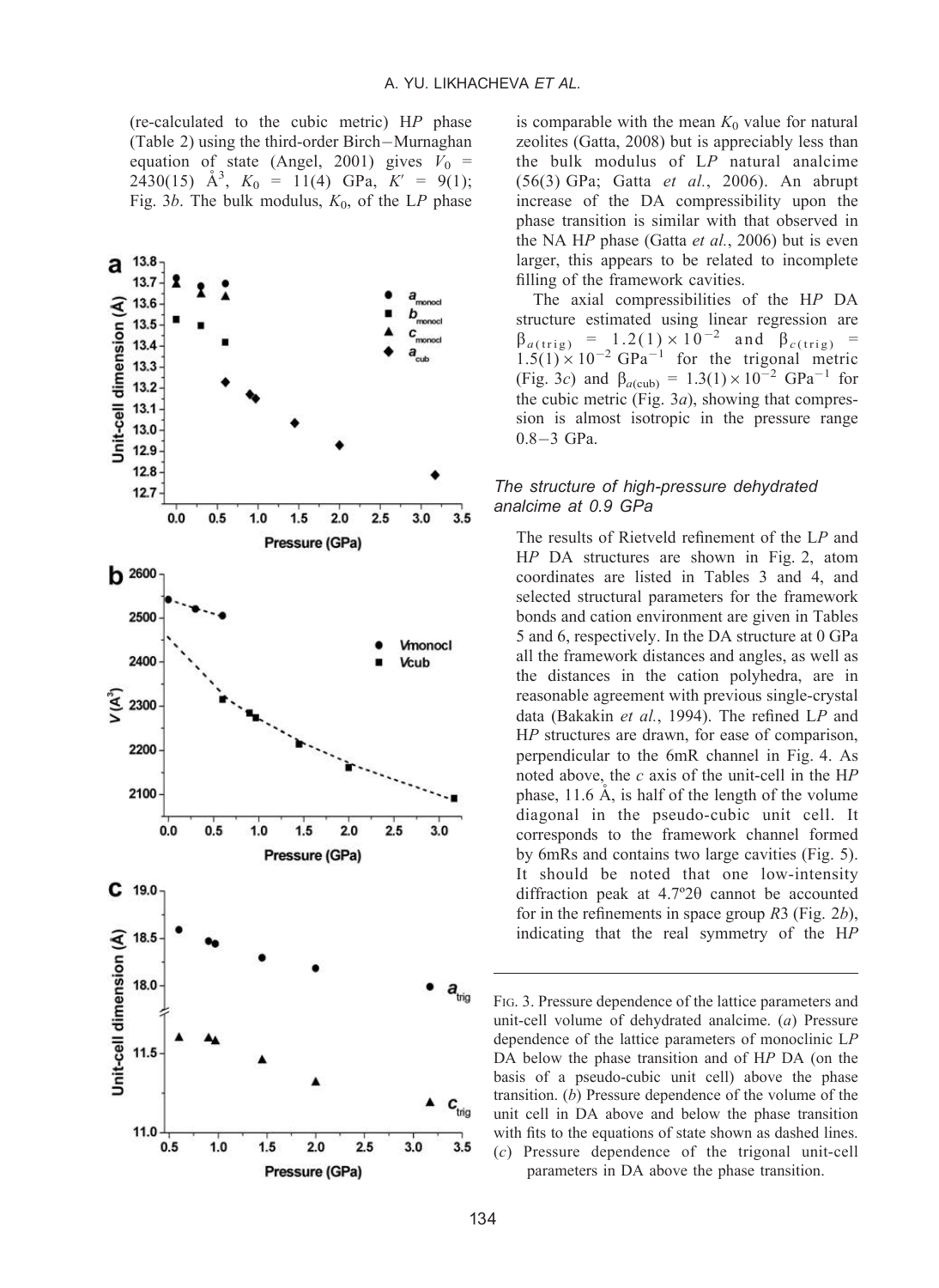| Atom              | x/a         | v/b         | z/c         |  |
|-------------------|-------------|-------------|-------------|--|
| <b>T11A</b>       | 0.1219(11)  | 0.1594(11)  | 0.4098(10)  |  |
| <b>T11B</b>       | 0.8770(11)  | 0.3402(11)  | 0.4086(10)  |  |
| T12A              | 0.4189(11)  | 0.1246(11)  | 0.1677(11)  |  |
| T12B              | 0.5816(11)  | 0.3759(11)  | 0.1685(11)  |  |
| T2A               | 0.1598(5)   | 0.4093(6)   | 0.1289(6)   |  |
| T2B               | 0.8410(5)   | 0.0905(6)   | 0.1277(6)   |  |
| O11A              | 0.0982(5)   | 0.3527(6)   | 0.2165(4)   |  |
| O11B              | 0.9033(5)   | 0.1466(6)   | 0.2151(4)   |  |
| O12A              | 0.3865(6)   | 0.1362(6)   | 0.47170(33) |  |
| O12B              | 0.6132(6)   | 0.3632(6)   | 0.47316(33) |  |
| O21A              | 0.22360(32) | 0.1138(6)   | 0.3617(7)   |  |
| O21B              | 0.77564(32) | 0.3868(6)   | 0.3610(7)   |  |
| O <sub>22</sub> A | 0.1461(5)   | 0.47037(34) | 0.3647(7)   |  |
| O22B              | 0.8523(5)   | 0.02977(34) | 0.3620(7)   |  |
| O31A              | 0.3882(7)   | 0.2187(4)   | 0.1018(5)   |  |
| O31B              | 0.6140(7)   | 0.2812(4)   | 0.1040(5)   |  |
| O32A              | 0.4661(4)   | 0.3992(6)   | 0.1524(6)   |  |
| O32B              | 0.5346(4)   | 0.1016(6)   | 0.1537(6)   |  |
| M11               | 0.1533(30)  | 0.9820(35)  | 0.2791(23)  |  |
| M <sub>2</sub>    | 0.006(6)    | 0.259(5)    | 0.1040(23)  |  |

TABLE 3. Atom coordinates for dehydrated analcime at ambient pressure.

TABLE 4. Atom coordinates for dehydrated analcime at 0.9 GPa (space group R3).

| Atom            | x/a           | v/b           | z/c           | Occupancy |
|-----------------|---------------|---------------|---------------|-----------|
| T1              | 0.1788(5)     | 0.0786(5)     | 0.5450(8)     | 1.0       |
| T <sub>2</sub>  | 0.3326(5)     | 0.1921(5)     | 0.4085(8)     | 1.0       |
| T <sub>3</sub>  | 0.4927(5)     | 0.2208(5)     | 0.2843(8)     | 1.0       |
| T <sub>4</sub>  | 0.4517(5)     | 0.1280(5)     | 0.0828(8)     | 1.0       |
| T <sub>5</sub>  | $-0.1796(5)$  | $-0.0730(5)$  | $-0.5309(8)$  | 1.0       |
| T <sub>6</sub>  | $-0.3405(5)$  | $-0.2022(5)$  | $-0.4199(8)$  | 1.0       |
| T7              | $-0.4890(5)$  | $-0.2142(5)$  | $-0.3098(8)$  | 1.0       |
| T <sub>8</sub>  | $-0.4667(5)$  | $-0.1287(5)$  | $-0.0834(8)$  | 1.0       |
| O <sub>1</sub>  | 0.1519(5)     | 0.1484(5)     | 0.5568(12)    | 1.0       |
| O <sub>2</sub>  | 0.1870(11)    | 0.0532(7)     | 0.6734(8)     | 1.0       |
| O <sub>3</sub>  | 0.2576(6)     | 0.1053(8)     | 0.4646(11)    | 1.0       |
| <b>O4</b>       | 0.4016(5)     | 0.1650(7)     | 0.3556(12)    | 1.0       |
| O <sub>5</sub>  | 0.2906(5)     | 0.2282(7)     | 0.3167(11)    | 1.0       |
| <b>O6</b>       | 0.4684(12)    | 0.2058(6)     | 0.1523(8)     | 1.0       |
| O7              | 0.5683(4)     | 0.2108(8)     | 0.3275(17)    | 1.0       |
| O <sub>8</sub>  | 0.4456(6)     | 0.0630(6)     | 0.1762(9)     | 1.0       |
| O <sub>9</sub>  | $-0.1201(4)$  | $-0.1130(7)$  | $-0.5113(15)$ | 1.0       |
| O10             | $-0.1737(14)$ | $-0.0528(8)$  | $-0.6642(7)$  | 1.0       |
| O <sub>11</sub> | $-0.2794(5)$  | $-0.1328(10)$ | $-0.5123(12)$ | 1.0       |
| O12             | $-0.3906(5)$  | $-0.1723(8)$  | $-0.3364(13)$ | 1.0       |
| O13             | $-0.2899(6)$  | $-0.2357(7)$  | $-0.3427(10)$ | 1.0       |
| O14             | $-0.5017(14)$ | $-0.2118(7)$  | $-0.1701(7)$  | 1.0       |
| O15             | $-0.5264(6)$  | $-0.1667(6)$  | $-0.3747(16)$ | 1.0       |
| O16             | $-0.4631(7)$  | $-0.0493(6)$  | $-0.1520(9)$  | 1.0       |
| Ow1             | 0.0           | 0.0           | 0.825(21)     | 0.56(15)  |
| Na11            | 0.119(24)     | 0.114(20)     | 0.754(33)     | 0.27(5)   |
| Na <sub>2</sub> | 0.0           | 0.0           | 0.359(10)     | 1.01(12)  |
| Na <sub>3</sub> | 0.9289(32)    | 0.190(4)      | 0.188(7)      | 0.97(5)   |
| Na <sub>4</sub> | 0.326(4)      | 0.363(5)      | 0.518(7)      | 0.99(4)   |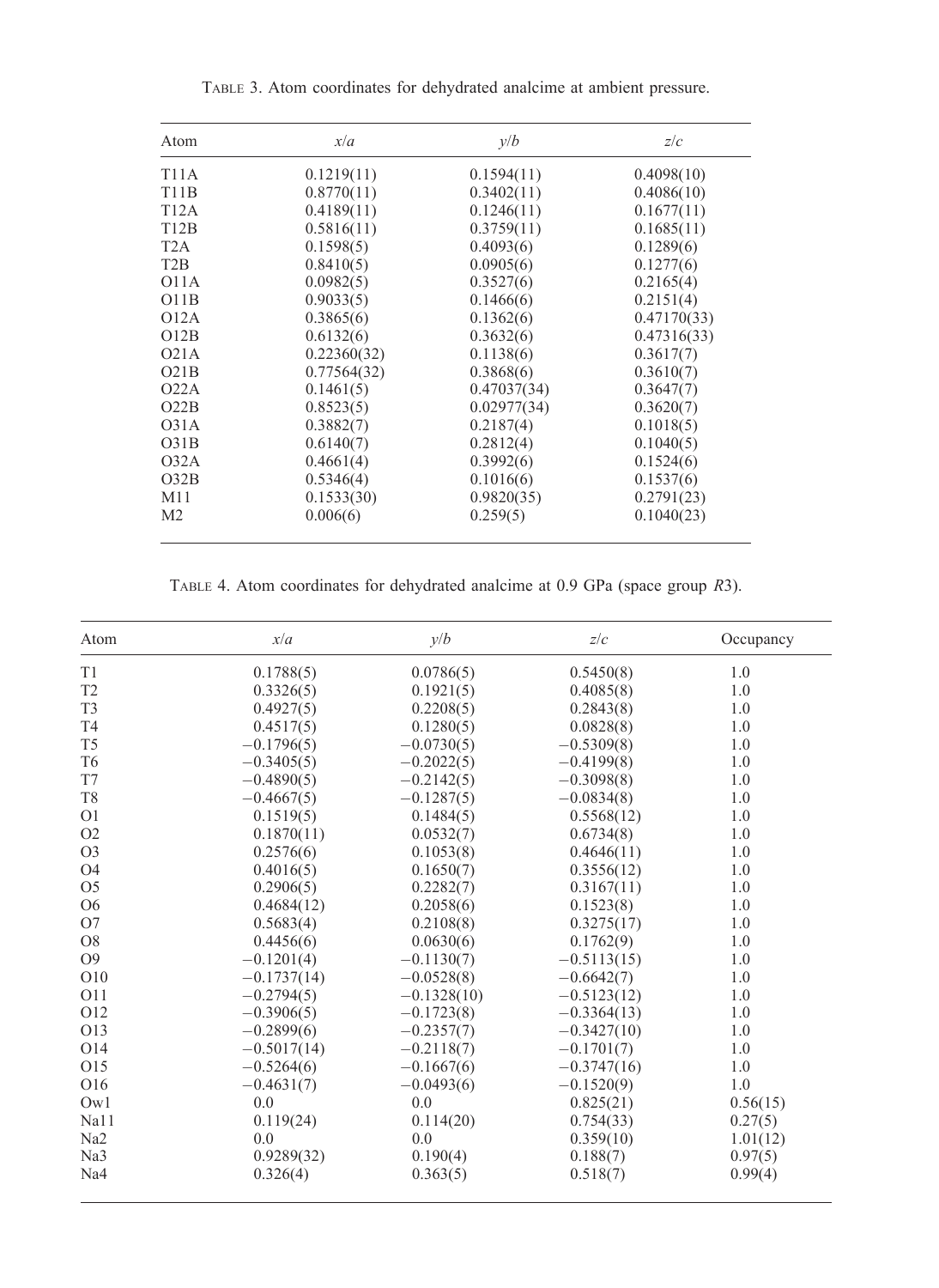# A. YU. LIKHACHEVA ET AL.

|                      | $\frac{1}{2}$ LP phase at 0 GPa $\frac{1}{2}$ |                            |                     |                                                            | $\longrightarrow$ HP phase at 0.9 GPa -        |         |
|----------------------|-----------------------------------------------|----------------------------|---------------------|------------------------------------------------------------|------------------------------------------------|---------|
|                      | $\frac{1}{\sqrt{1-\frac{1}{2}}}\$ 4-ring(1) – |                            |                     | $-4$ -ring(1) –                                            |                                                |         |
| 012A-012A            |                                               | 3.82(4)                    | $O1 - O5$           |                                                            | 3.56(6)                                        |         |
| $O21A - O21A$        |                                               | 3.85(4)                    | $O3 - O10$          |                                                            | 3.65(6)                                        |         |
| $\varepsilon^1$      |                                               | 0.99                       | 3                   |                                                            | 0.98                                           |         |
| $T11A - 021A - T2A$  |                                               | 149.5(8)                   | $T1 - 01 - T5$      |                                                            | 131.7(9)                                       |         |
| T11A-012A-T2A        |                                               | 150.2(8)                   | $T1 - O3 - T2$      |                                                            | 137.1(12)                                      |         |
|                      |                                               |                            | $T2 - 05 - T8$      |                                                            | 143.1(7)                                       |         |
|                      | $\equiv$ 4-ring(2) $\equiv$                   |                            | $T5 - 010 - T8$     |                                                            | 136.8(17)                                      |         |
| $O22A-O22B \times 2$ |                                               | 3.20(5)                    |                     |                                                            |                                                |         |
| $O11A-O11B \times 2$ |                                               | 4.08(5)                    |                     | $-4$ -ring(2) $-$                                          |                                                |         |
| 3                    |                                               | 0.78                       | $O15 - O16$         |                                                            | 3.19(7)                                        |         |
| T12A-O11A-T2A        |                                               | 133.7(7)                   | $O4 - O14$          |                                                            | 3.82(6)                                        |         |
| T12B-O11B-T2B        |                                               | 133.1(7)                   | ε                   |                                                            | 0.84                                           |         |
| T12A-O22A-T2B        |                                               |                            | T2-04-T3            |                                                            | 131.5(9)                                       |         |
| T12B-O22B-T2A        |                                               | 149.4(8)                   |                     |                                                            |                                                |         |
|                      |                                               | 149.0(8)                   | $T7 - O14 - T8$     |                                                            | 128.6(8)                                       |         |
|                      |                                               | $\mathcal{L}(\mathcal{L})$ | $T3 - 015 - T7$     |                                                            | 142.0(11)                                      |         |
|                      | $\frac{4 \cdot \text{ring}(3)}{}$             |                            | $T2 - 016 - T8$     |                                                            | 157.2(8)                                       |         |
| 031A-031B            |                                               | 3.21(5)                    |                     |                                                            |                                                |         |
| 032A-032B            |                                               | 4.13(5)                    |                     | $- 4$ -ring(3) $-$                                         |                                                |         |
| 3                    |                                               | 0.78                       | $O7 - O8$           |                                                            | 3.07(6)                                        |         |
| T11A-031A-T12A       |                                               | 148.9(9)                   | $O6 - O12$          |                                                            | 4.28(7)                                        |         |
| T11B-031B-T12B       |                                               | 149.6(9)                   | $\epsilon$          |                                                            | 0.72                                           |         |
| T11A-032A-T12B       |                                               | 132.6(8)                   | $T3 - 06 - T4$      |                                                            | 125.3(11)                                      |         |
| T11B-032B-T12A       |                                               | 132.5(8)                   | $T3 - 07 - T7$      |                                                            | 151.4(9)                                       |         |
|                      |                                               |                            | $T4 - 08 - T6$      |                                                            | 158.4(9)                                       |         |
|                      |                                               |                            | $T6 - O12 - T7$     |                                                            | 130.8(9)                                       |         |
|                      | $\frac{1}{6 - \text{ring}(1)}$                |                            |                     | $\frac{1}{\sqrt{1-\frac{1}{2}}}\cdot 6 - \text{ring}(1) =$ |                                                |         |
| $O21A-O21A$          |                                               | 4.84(4)                    | $01 - 09 \times 3$  |                                                            | 4.99(6)                                        |         |
| 011A-011A            |                                               | 5.08(4)                    | ε                   |                                                            | $\mathbf{1}$                                   |         |
| 031A-031A            |                                               | 5.62(4)                    |                     |                                                            |                                                |         |
| ε                    |                                               | 0.88                       |                     | $-6$ -ring(2) -                                            |                                                |         |
|                      |                                               |                            | $O7 - O15 \times 3$ |                                                            | 4.95(6)                                        |         |
|                      | $-6$ -ring(2) $-$                             |                            | 3                   |                                                            | $\mathbf{1}$                                   |         |
| $O21B - O21B$        |                                               | 4.84(4)                    |                     |                                                            |                                                |         |
| 011B-011B            |                                               | 5.14(4)                    |                     | $-6$ -ring(3) –                                            | $\frac{1}{\sqrt{1-\frac{1}{2}}}\left(4\right)$ |         |
| $O31B - O31B$        |                                               | 5.52(4)                    | $O3 - O11$          | 4.66(7)                                                    | 04-012                                         | 4.74(7) |
| 3                    |                                               | 0.90                       | O8                  | 5.01(6)                                                    | $O6 - O14$                                     | 5.01(7) |
|                      |                                               |                            | O <sub>2</sub>      | 5.08(7)                                                    | $O5 - O13$                                     | 5.14(7) |
|                      |                                               |                            | ε                   | 0.95                                                       | 3                                              | 0.95    |
|                      | $- 8$ -ring(1) –                              |                            | $-8$ -ring(1) $-$   |                                                            |                                                |         |
| $O11A - O11B$        |                                               | 3.86(5)                    | $O1 - O6$           | 3.70(6)                                                    |                                                |         |
| $O12A - O12B$        |                                               | 4.37(5)                    | $O2 - O15$          | 4.23(6)                                                    |                                                |         |
| 031A-032A            |                                               | 7.77(5)                    | $O2 - O12$          | 6.94(6)                                                    |                                                |         |
| O31B-O31B            |                                               | 6.89(4)                    | $O8 - O9$           | 6.97(6)                                                    |                                                |         |
| ε                    |                                               | 0.56                       | ε                   | 0.60                                                       |                                                |         |
|                      |                                               |                            |                     |                                                            |                                                |         |
|                      | $8\text{-ring}(2)$                            |                            | $-8$ -ring(2) $-$   |                                                            |                                                |         |
| $O22A - O22A$        |                                               | 4.66(4)                    | $O9 - O14$          | 4.30(6)                                                    |                                                |         |
| $O31A - O31A$        |                                               | 4.70(4)                    | $O7 - O10$          | 4.59(6)                                                    |                                                |         |
| $O12A-O12B$          |                                               | 7.20(5)                    | $O3 - O14$          | 6.34(6)                                                    |                                                |         |
| $O21A - O21B$        |                                               | 7.39(5)                    | $O5-O15$            | 7.36(6)                                                    |                                                |         |
| ε                    |                                               | 0.64                       | S                   | 0.65                                                       |                                                |         |

TABLE 5. Selected structural parameters  $(\mathring{A}, \degree)$  for LP and HP dehydrated analcime.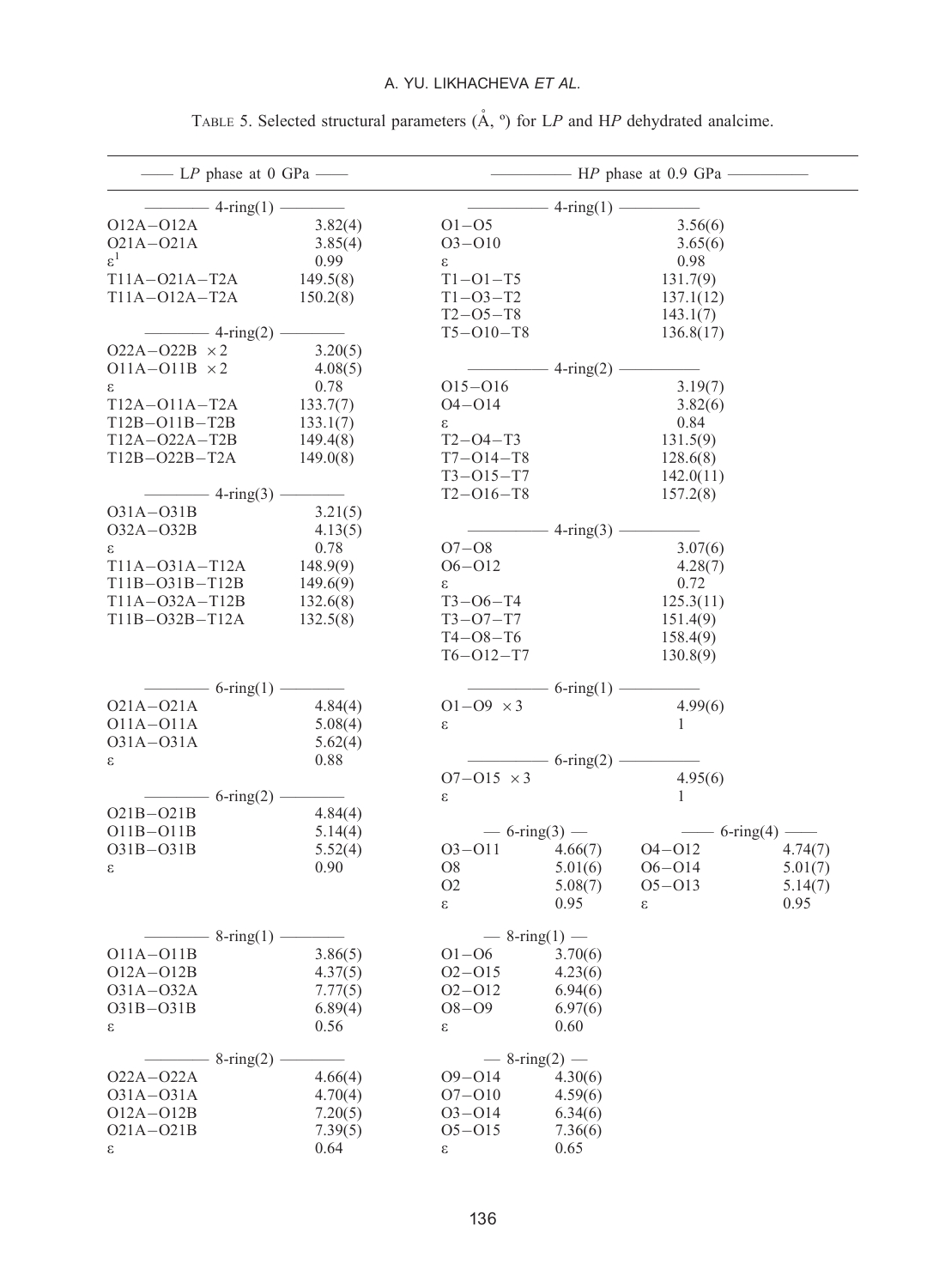| $\equiv$ LP phase at 0 GPa $\equiv$  |         | - HP phase at 0.9 GPa — |                   |             |                                      |  |  |  |
|--------------------------------------|---------|-------------------------|-------------------|-------------|--------------------------------------|--|--|--|
| $\frac{\sim}{8\cdot \text{ring}(3)}$ |         |                         | $-8$ -ring(3) $-$ |             | $\frac{3}{2}$ -ring(4) $\frac{3}{2}$ |  |  |  |
| $O32A - O32B$                        | 3.81(5) | $O5-O12$                | 4.02(7)           | $O10 - O14$ | 4.36(7)                              |  |  |  |
| $O21A-O21B$                          | 4.32(5) | $O11 - O16$             | 4.63(7)           | $O7 - O16$  | 4.44(7)                              |  |  |  |
| $O11A - O22A$                        | 6.95(5) | $O5 - O16$              | 7.21(6)           | $O4 - O10$  | 6.58(7)                              |  |  |  |
| $O11A - O22B$                        | 7.78(5) | $O10 - O14$             | 7.77(7)           | $O1 - O16$  | 7.37(7)                              |  |  |  |
| $\mathcal{E}$                        | 0.55    | $\epsilon$              | 0.58              | ε.          | 0.63                                 |  |  |  |

Table 5 (contd.)

<sup>1</sup> The ellipticity values are defined as follows:  $\varepsilon_{(4\text{-rings})} = (O12A - O12A)/(O21A - O21A)$ ;  $\varepsilon_{(6\text{-rings})}$  are half of the sum of the two short  $O-O$  diagonals divided by the longer one (e.g.  $(O21A - O21A + O11A - O11A)/2(O31A - O31A))$ ;  $\varepsilon_{(8\text{-rings})}$  are the sum of two short O–O diagonals divided by the sum of two long ones (e.g. (O11A–O11B + O12A-O12B)/(O31A-O32A + O31B-O31B)).

structure is lower. However, if the symmetry was lowered further, the solution of the structure would be complicated, or almost unrealizable, with the limited powder-diffraction data available. Therefore, we decided to use a trigonal model for the structure of HP DA, although it is only an approximation. The refinement parameters (Table 1) from the trigonal model are sufficiently good to allow us to draw definite conclusions about the structural deformation in the phase transition.

In comparison to the  $LP$  structure, all the tetrahedral rings (4mR, 6mR, 8mR) are deformed. To quantify the changes produced by the transition, ellipticity ratios, e, were calculated

(Table 5). In the LP structure below the transition, all the 6mRs are slightly elliptical (Fig. 4a), whereas in the HP structure they are perfectly trigonal in the central channel parallel to  $c$  (Figs 4b and 5b) and close to trigonal in the 'side' channels, their mean aperture being reduced by ~4%. In the phase transition, the 4mRs 'split' into more and less elliptical geometries and become more twisted. The ellipticity of the 8mR does not change much, but the mean aperture decreases by  $\sim$ 2%. This is a result of cooperative tilting of tetrahedra, which is indicated by increases of the ranges of  $T-O-T$  angles inside the rings from  $133-150^{\circ}$  to  $129-157^{\circ}$  for 6mRs, 125-158º for 4mRs, and 128-158º for 8mRs.

| — LP phase at 0 GPa — |         | $HP$ phase at 0.9 GPa –    |                   |                |         |  |  |
|-----------------------|---------|----------------------------|-------------------|----------------|---------|--|--|
| $M11-021A$            | 2.32(4) | $Na11-O1$                  | 2.4(4)            | $Na3-O4$       | 3.00(8) |  |  |
| $M11 - O21B$          | 2.51(4) | $Na11-O2$                  | 2.3(5)            | $Na3-O12$      | 2.70(7) |  |  |
| $M11-032A$            | 2.48(4) | $Na11-06$                  | 2.3(6)            | $Na3-O13$      | 2.99(8) |  |  |
| $M11 - O32B$          | 2.62(4) | $Na11 - O15$<br>$Na11-Ow1$ | 2.5(4)<br>2.31(9) | $Na3-O14$      | 2.41(7) |  |  |
| Average $Na-O$        | 2.48    | Average Na-O               | 2.38              | Average $Na-O$ | 2.78    |  |  |
| $M2 - O11A$           | 2.36(6) | $Na2-O9 \times 3$          | 2.63(7)           | $Na4-O5$       | 2.4(7)  |  |  |
| $M2-O11B$             | 2.57(6) | $Na2-O10 \times 3$         | 2.86(1)           | $Na4-O11$      | 2.89(6) |  |  |
| $M2 - O12A$           | 2.29(7) |                            |                   | $Na4-O12$      | 2.83(7) |  |  |
| $M2-O12B$             | 2.55(7) |                            |                   | $Na4-O16$      | 2.72(8) |  |  |
| Average Na-O          | 2.44    | Average $Na-O$             | 2.75              | Average $Na-O$ | 2.71    |  |  |
|                       |         | $Ow1 - O7$                 | 2.9(2)            | $Na11-Na11$    | 3.7(5)  |  |  |
| $M11-M2$              | 4.05(8) | $\text{Ow1}-\text{O6}$     | 3.2(2)            | $Na11-Na4$     | 3.6(3)  |  |  |
|                       |         |                            |                   | $Na4-Na4$      | 4.02(4) |  |  |

TABLE 6. Bond distances  $(A)$  around the non-framework cations at 0 and 0.9 GPa.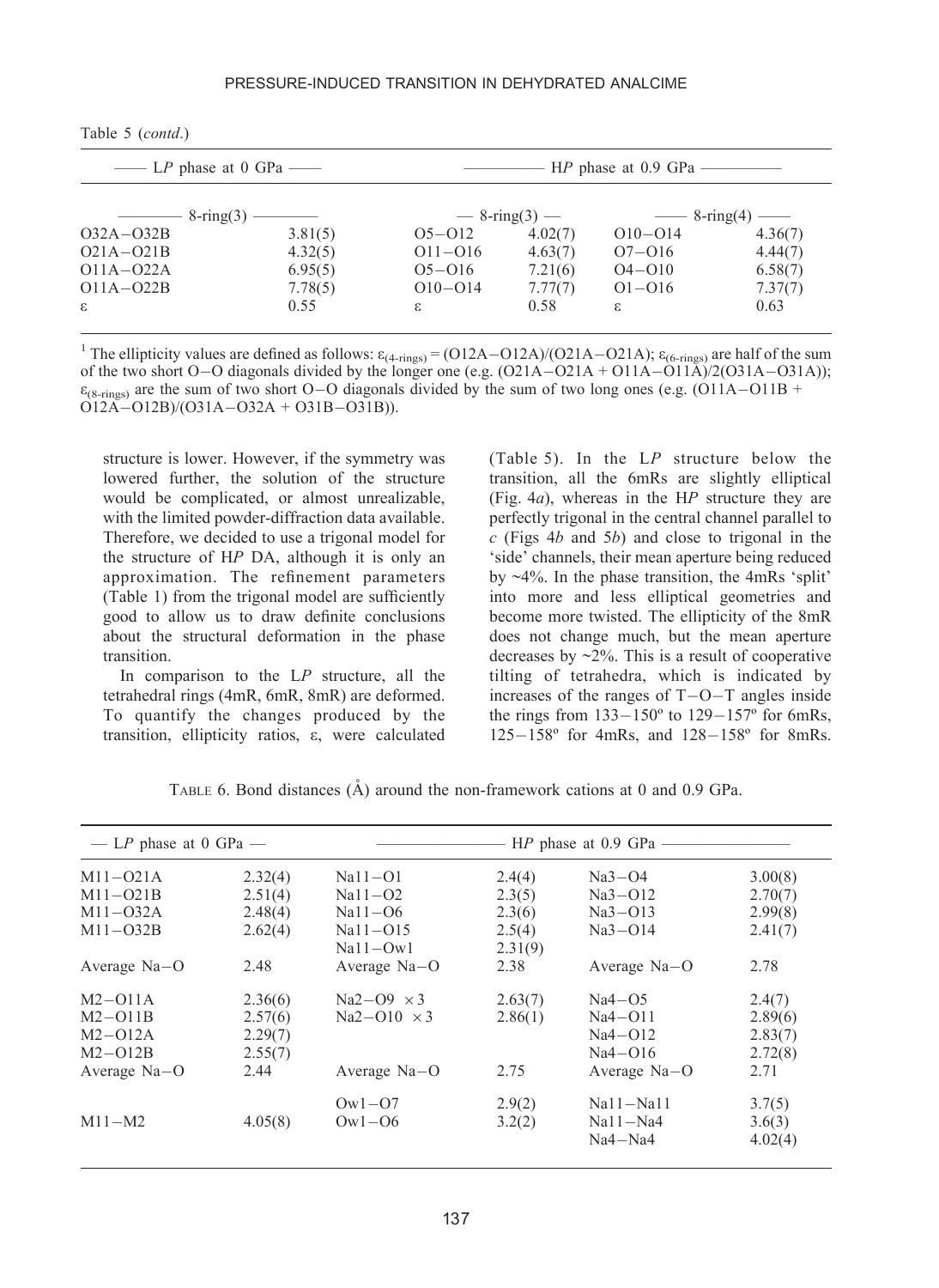

FIG. 4. The crystal structure of dehydrated analcime. (a) The LP phase at 0 GPa. (b) the HP phase at 0.9 GPa.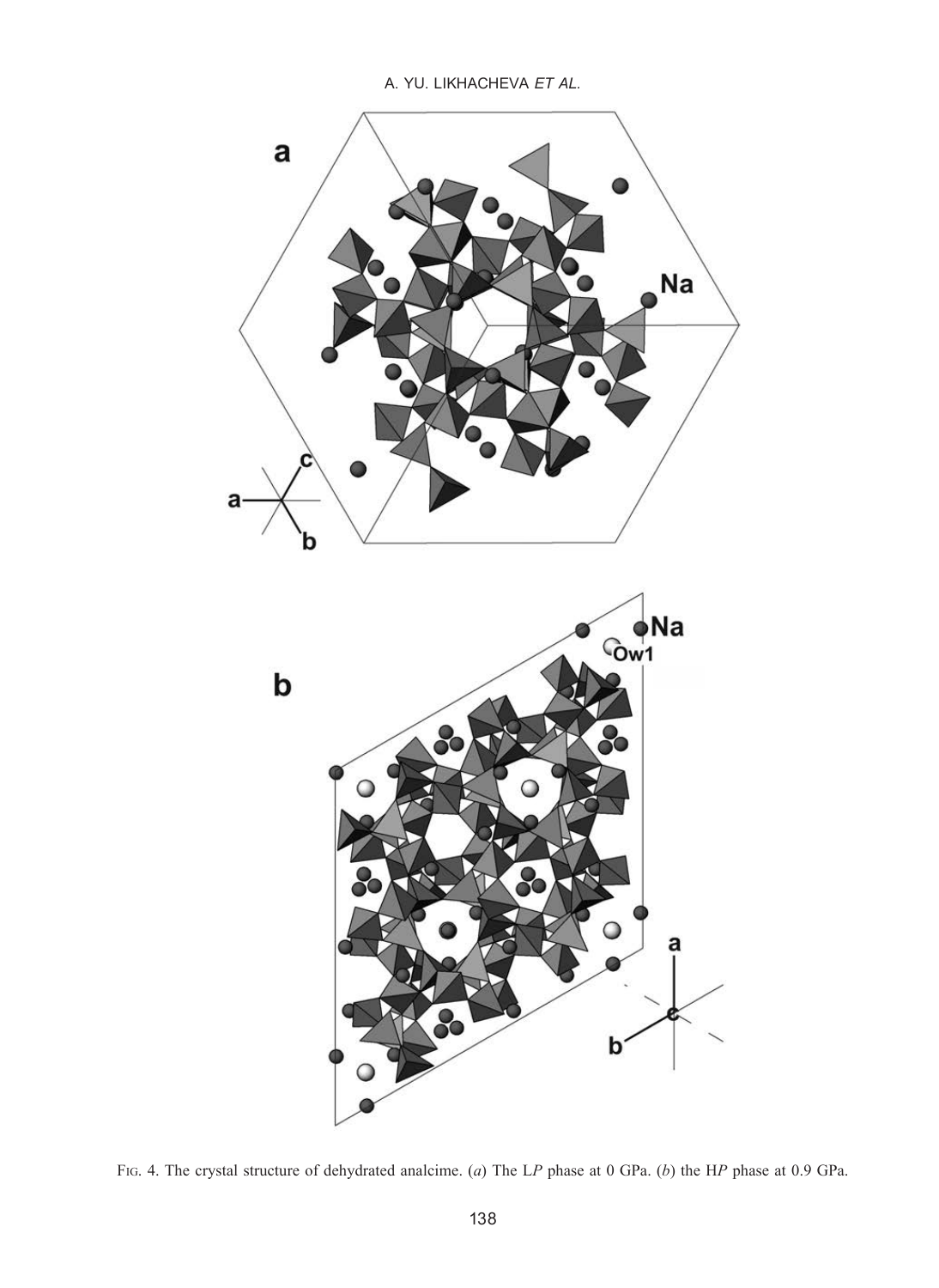

FIG. 5. Local coordination of Na in the channel formed by the 6mRs. (a) The LP phase at 0 GPa (b) The main threefold channel in the HP phase at 0.9 GPa. The short distances Ow-Na in the HP structure (see Table 5) are marked in a lighter shade of grey. (c) A 'side' channel in the HP phase at 0.9 GPa.

The deformation of the tetrahedral rings leads to a reduction of the isometric cavities and a volume contraction of 7.5%.

The emergence of three-fold symmetry is due to the migration of some cations to new positions close to the 6mRs that form the channels. In the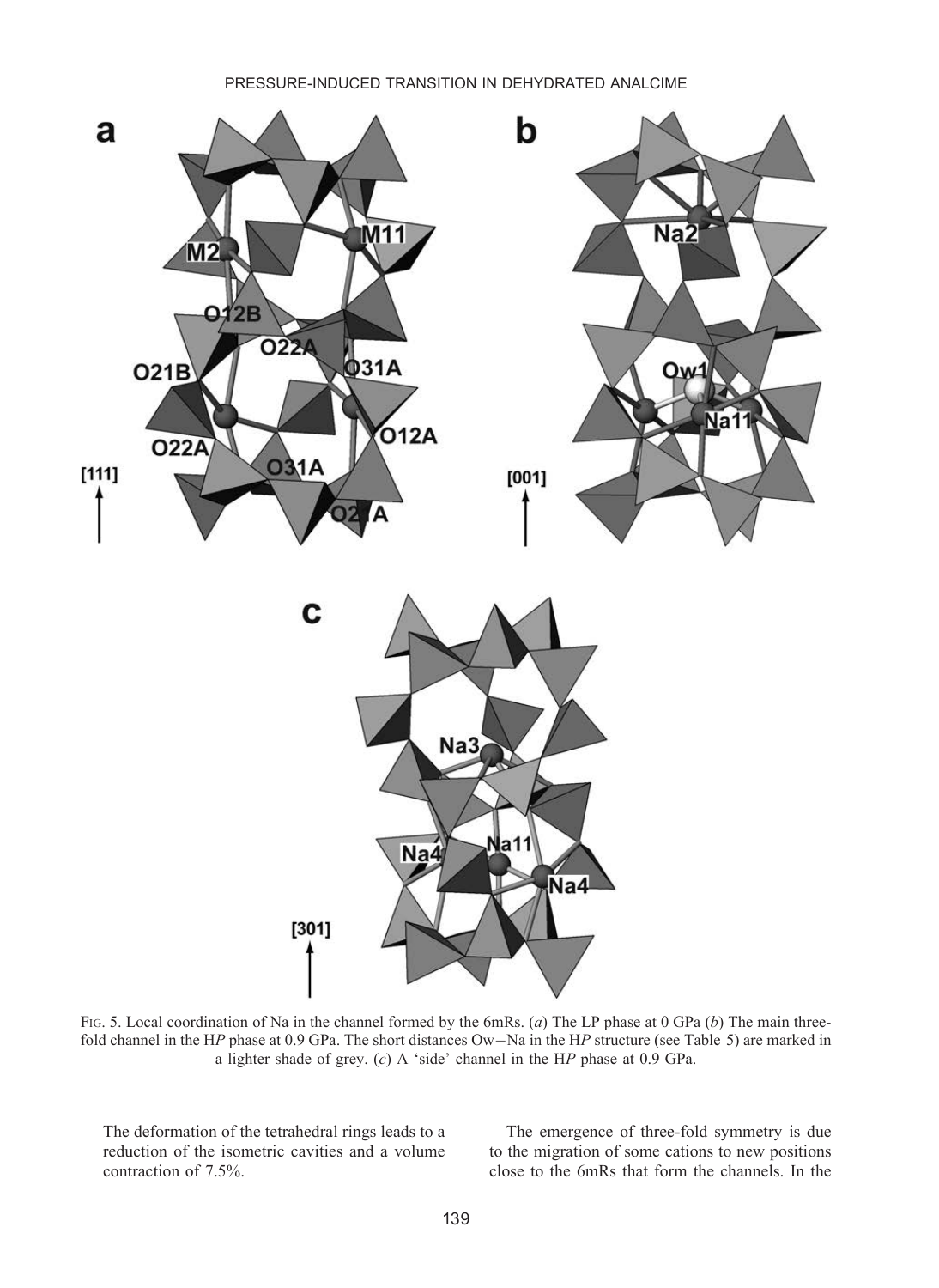$LP$  structure the Na sites, which occupy two thirds of the 8mRs, are coordinated by four framework O atoms (Figs  $4a$  and  $5a$ ; Table 6). In the HP structure, one new position, Na2, lies at the centre of the channel (on the three-fold axis) and is coordinated by six O atoms of the 6mR (Figs  $4b$ and 5b). The 'side' channel also contains one new Na3 site near to the 6mR, but shifted from the channel centre (Fig. 5c) and coordinated by four O atoms of the 6mR. Both of the 'channel' Na positions are characterized by longer mean Na-O distances of about 2.8  $\AA$  (Table 6). Two other Na sites lie inside the 8mR, one (Na11) being similar to the M site in the LP structure, with planar fourfold coordination and a shortened mean Na-O distance of 2.4 Å. Another Na site, Na4, is slightly shifted from 8mR into the large cage, which results in a larger mean Na-O distance of 2.7  $\AA$ and a shortened Na11-Na4 distance of 3.6  $\AA$ . In total, half of the cations in the HP structure move to new positions in the centre of the channels.

Additional electron density revealed by a difference Fourier synthesis in the three-fold channel in the vicinity of Na11 is interpreted as an  $H<sub>2</sub>O$  site (Ow1, Fig. 5b; Table 6). The refinement of Ow1 occupancy (Table 4) gives an  $H<sub>2</sub>O$  content of 0.08 *per* 1 Na. We suppose that such a small quantity of water could not be located in the LP structure due to its statistical distribution in the large cavities. Regardless of whether the water is present in the initial DA or is the result of pressure-induced hydration (small amounts of water could be present in the methanol-ethanol medium), it does not influence the HP behaviour of DA strongly. The phase transition in DA differs fundamentally from the transition in NA.

The different behaviour of cations in the pressure-induced phase transitions results in different types of framework distortion in the DA and NA structures. The high mobility of the non-framework cations in DA is caused by the presence of large empty cavities, which appear to be the most unstable elements of the structure as the pressure is increased. Partial filling of these cavities by cations in the HP DA structure provides support for the framework and reduces the volume. The 6mRs undergo the largest deformation (trigonalization) due to the appearance of nearby Na sites. The mean Na-O distances increase in the HP DA structure due to the shift of Na cations into the large cages; by contrast, in the  $HP$  NA structure the mean Na-O distances decrease as a result of contraction of the 8mR accommodating the cations (Gatta et al., 2006).

The structural changes described above in HP DA are similar to those that occur when  $(Li,Na)$ bearing analcime and (K,Na)-bearing analcime dehydrate at ambient pressure (Seryotkin et al., 2005; Seryotkin and Bakakin, 2008). In both of these compounds, removal of  $H<sub>2</sub>O$  molecules from the W sites in large cages allows the migration of some cations into new positions close to 6mRs and trigonalization of the structure. The variability in  $T-O-T$  angles in dehydrated (Li,Na)-analcime (121.3-158.9º) is even larger than in the HP DA structure.

We should note that the twisting of 4mR upon the phase transition leads to a better uniformity of their mean T-O-T angles, as compared to the LP DA structure (Table 5). Along with the increase of apparent symmetry revealed by the diffraction data, this agrees with the Raman spectroscopy observations (Miroshnichenko and Goryainov, 2000) showing the transformation of the strong Raman doublet at  $\sim 500 \text{ cm}^{-1}$  to a singlet, this band being assigned to the vibrations in 4mR.

### **Conclusions**

In situ synchrotron powder diffraction data show that a first-order phase transition observed at 0.4-0.7 GPa in dehydrated analcime is accompanied by a symmetry change from monoclinic  $(I2/a)$  to pseudo-rhombohedral  $(R3)$ . This is an unusual case of a pressure-induced increase in the symmetry in a silicate mineral. The structural model proposed for the HP phase seems to give a reasonable explanation of the observed trigonalization. It is due to the migration of half of the Na cations into new positions close to the 6-membered rings forming the channels. As a result, these rings become trigonal. The high mobility of the non-framework cations in dehydrated analcime is caused by the presence of large empty cavities which are unstable with respect to compression. Partial filling of these cavities by Na cations in the HP structure provides support for the framework. The decrease of mean apertures of the structure-forming 6-membered and 8-membered rings through tetrahedral tilting leads to a 7.5% reduction in volume, which is the maximum volume discontinuity observed for the ANA structure type to date.

The elastic behaviour of the LP dehydrated analcime is anisotropic, the most compressible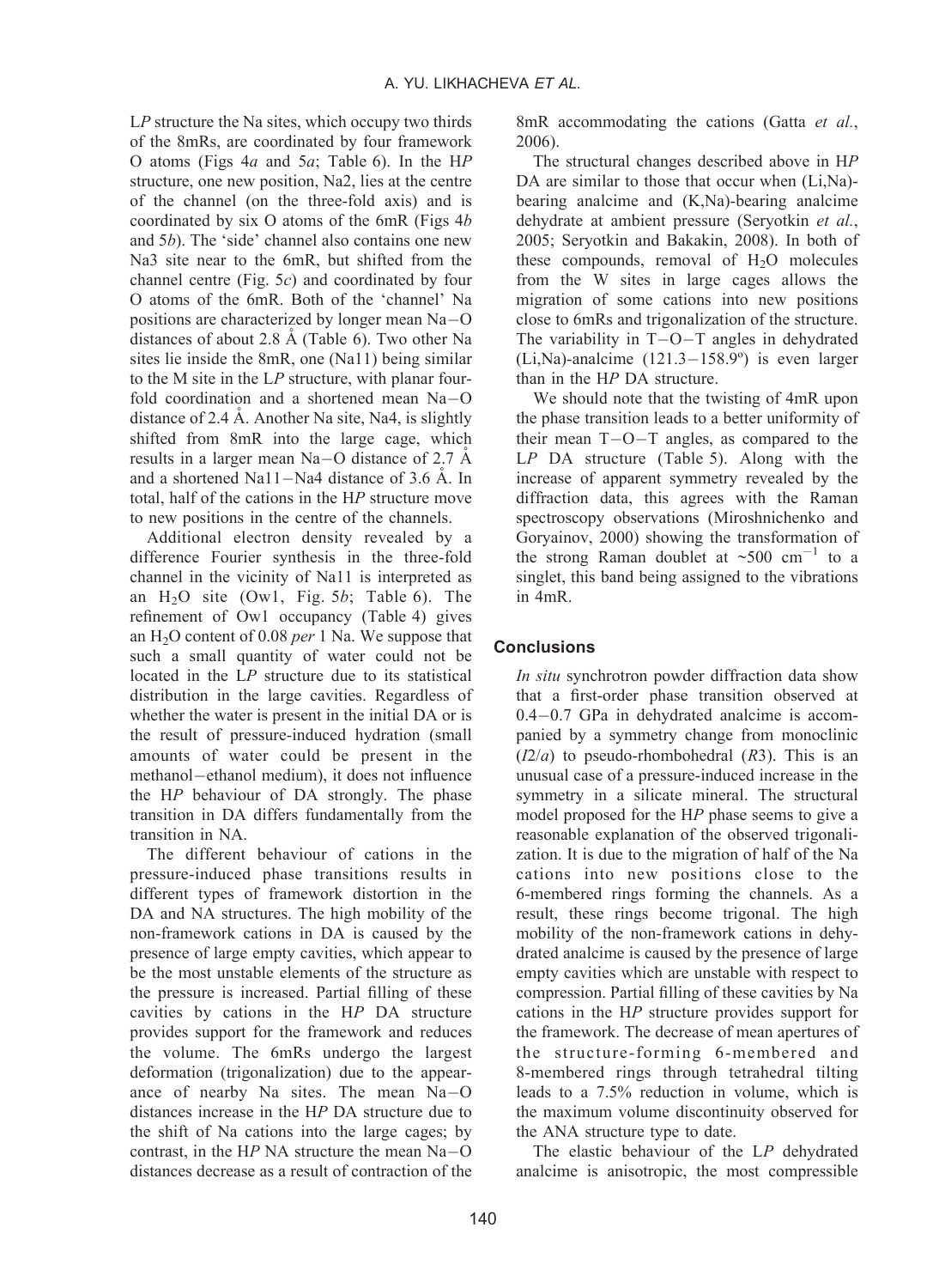direction b coinciding with the orientation of empty 8-membered rings. The HP DA structure is isotropic in compression. The bulk modulus of the LP phase, 38(2) GPa, is comparable with the mean bulk modulus for zeolite-group minerals, but appreciably smaller than the value for LP natural analcime (Gatta et al., 2006). The large increase in the compressibility of DA above the phase transition,  $K_0 = 11(4)$  GPa, is similar to that observed in natural analcime (Gatta et al., 2006).

The deformation mechanism of the HP phase transition in dehydrated analcime is similar to that found in the dehydration of (Li,Na)-bearing analcime and (K,Na)-bearing analcime at ambient pressures. Trigonalization appears to be the most effective (and probably unique) mechanism of radical volume contraction for the ANA structure type.

#### Acknowledgements

We thank Dr S.V. Goryainov for valuable discussions. The study was carried out using the equipment belonging to the Novosibirsk SCSTR Synchrotron centre (Russia) and within the framework of State Contract No. 16.552.11.7044. This work is supported by RFBR grant 11-05-01121.

#### **References**

- Ancharov, A.I., Manakov, A.Yu., Mezentsev, N.A., Tolochko, B.P., Sheromov, M.A. and Tsukanov, V.M. (2001) New station at the  $4<sup>th</sup>$  beamline of the VEPP-3 storage ring. Nuclear Instruments and Methods of Physical Research A, 470, 80–83.
- Angel, R.I. (2001) EOS-FIT V6.0 Computer program. Crystallography Laboratory, Department of Geological Sciences, Virginia Tech, Blacksburg, USA.
- Baerlocher, Ch., Meier, W.M. and Olson, D.H. (2001) Atlas of zeolite framework types, fifth edition. Elsevier, Amsterdam, 302 pp.
- Bakakin, V.V., Alekseev, V.I., Seryotkin, Yu.V., Belitsky, I.A., Fursenko, B.A. and Balko, V.P. (1994) Crystal structure of dehydrated analcime. Plane 4-fold coordination of sodium. Doklady Akademii Nauk, 339, 520-524.
- Ferraris, G., Jones, D.W. and Yerkess, J. (1972) A neutron-diffraction study of the crystal structure of analcime,  $NaAlSi<sub>2</sub>O<sub>6</sub>·H<sub>2</sub>O$ . Zeitschrift für Kristallographie, 135, 240-252.
- Gatta, G.D. (2008) Does porous mean soft? On the elastic behaviour and structural evolution of zeolites under pressure. Zeitschrift für Kristallographie, 223,  $160 - 170.$
- Gatta, G.D., Nestola, F. and Ballaran, T.B. (2006) Elastic behavior, phase transition, and pressure induced structural evolution of analcime. American Mineralogist, **91**, 568–578.
- Gatta, G.D., Rotiroti, N., Boffa Ballaran, T. and Pavese, A. (2008) Leucite at high pressure: elastic behaviour, phase stability and petrological implications. American Mineralogist, 93, 1588-1596.
- Gatta, G.D., Rotiroti, N., Boffa Ballaran, T., Sanchez-Valle, C. and Pavese, A. (2009a) Elastic behaviour and phase-stability of pollucite, a potential host for nuclear waste. American Mineralogist, 94, 1137-1143.
- Gatta, G.D., Sartbaeva A. and Wells, A.S. (2009b) Compression behaviour and flexibility window of the analcime-like feldspathoids: experimental and theoretical findings. European Journal of Mineralogy, 21, 571-580.
- Goryainov, S.V., Belitsky, I.A., Likhacheva, A.Yu. and Fursenko, B.A. (2000) Raman spectroscopy of highpressure phase transitions in analcime and leucite. Russian Geology and Geophysics, 41, 673-681.
- Hammersley, A.P., Svensson, S.O., Hanfland, M., Fitch, A.N. and Hausermann, D. (1996) Two-dimensional detector software: from real detector to idealized image or two-theta scan. High-Pressure Research, 14, 235-248.
- Hazen, R.M. and Finger, L.W. (1979) Polyhedral tilting: a common type of pure displacive phase transition and its relationship to analcime at high pressure. Phase Transitions,  $1, 1-22$ .
- Larson, A.C. and Von Dreele, R.B. (2000) General structure analysis system (GSAS). Report LAUR 86- 748, Los Alamos National Lab, New Mexico, USA.
- Mao, H.K., Xu, J. and Bell, P.M. (1986) Calibration of the ruby pressure gauge to 800 kbar under quasihydrostatic conditions. Journal of Geophysical Research, 91, 4673-4676.
- Mazzi, F. and Galli, E. (1978) Is each analcime different? American Mineralogist, 63, 448-460.
- Miroshnichenko, Y.M. and Goryainov, S.V. (2000) Raman study of high-pressure phase transitions in dehydrated analcime. Mineralogical Magazine, 64, 301-309.
- Murnaghan, F.D. (1937) Finite deformations of an elastic solid. American Journal of Mathematics, 49, 235-260.
- Pechar, F. (1988) The crystal structure of natural monoclinic analcime (NaAlSi<sub>2</sub>O<sub>6</sub>·H<sub>2</sub>O). Zeitschrift für Kristallographie, **184**, 63–69.
- Seryotkin, Yu.V. and Bakakin, V.V. (2008) The thermal behavior of secondary analcime and leucite derivate and its structural interpretation. Russian Geology and Geophysics, 49, 207-213.
- Seryotkin, Yu.V., Bakakin, V.V. and Bazhan, I.S. (2005) The structure of dehydrated  $(Li_{0.7}Na_{0.3})$ -analcime: a